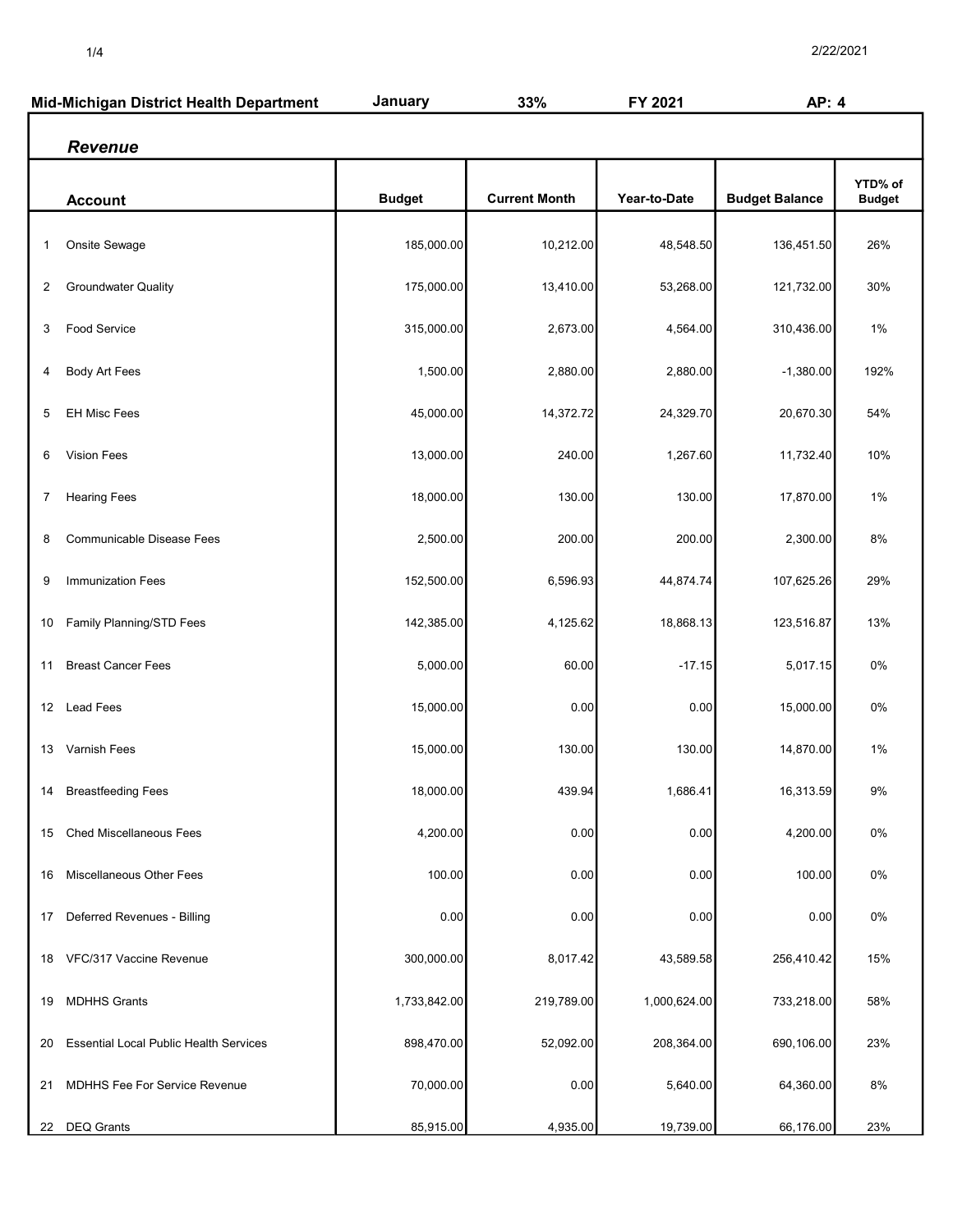| 2/22/2021 |  |
|-----------|--|
|-----------|--|

|--|--|

 $\mathbf l$ 

|    | 2/4                                   |              |              |              |              | 2/22/2021 |
|----|---------------------------------------|--------------|--------------|--------------|--------------|-----------|
| 23 | Other Grants/Community Support        | 767,500.00   | 11,589.44    | 65,244.72    | 702,255.28   | 9%        |
| 24 | Medicaid Outreach                     | 103,838.00   | $-25,000.00$ | 35,346.00    | 68,492.00    | 34%       |
| 25 | Medicaid Full Cost Reimbursement      | 230,000.00   | 0.00         | 25,000.00    | 205,000.00   | 11%       |
| 26 | Interest                              | 20,000.00    | 103.08       | 458.83       | 19,541.17    | 2%        |
| 27 | Misc Revenue                          | 0.00         | 0.00         | 0.00         | 0.00         | 0%        |
| 28 | Donations                             | 5,000.00     | 110.00       | 319.25       | 4,680.75     | 6%        |
| 29 | Cash Over/Short                       | 0.00         | 0.00         | 0.00         | 0.00         | 0%        |
| 30 | Clinton Co - Appropriation            | 397,568.00   | 33,131.00    | 140,800.75   | 256,767.25   | 35%       |
| 31 | Gratiot Co - Appropriation            | 287,263.00   | 23,938.50    | 95,754.25    | 191,508.75   | 33%       |
| 32 | Montcalm Co - Appropriation           | 430,647.00   | 35,887.25    | 143,549.00   | 287,098.00   | 33%       |
| 33 | Prior Year Adjustments                | 0.00         | 0.00         | $-4,000.14$  | 4,000.14     | 0%        |
| 34 | Space Occupancy                       | 298,300.00   | 21,020.00    | 84,095.00    | 214,205.00   | 28%       |
| 35 | Deferred Revenues/Fund Balance- Other | 50,000.0     | 0.00         | 0.00         | 50,000.00    | 0%        |
|    | <b>TOTAL REVENUE:</b>                 | 6,785,528.00 | 441,082.90   | 2,065,254.17 | 4,720,273.83 | 30%       |
|    | W/O SPACE & VFC                       | 6,187,228.00 | 412,045.48   | 1,937,569.59 | 4,249,658.41 | 31%       |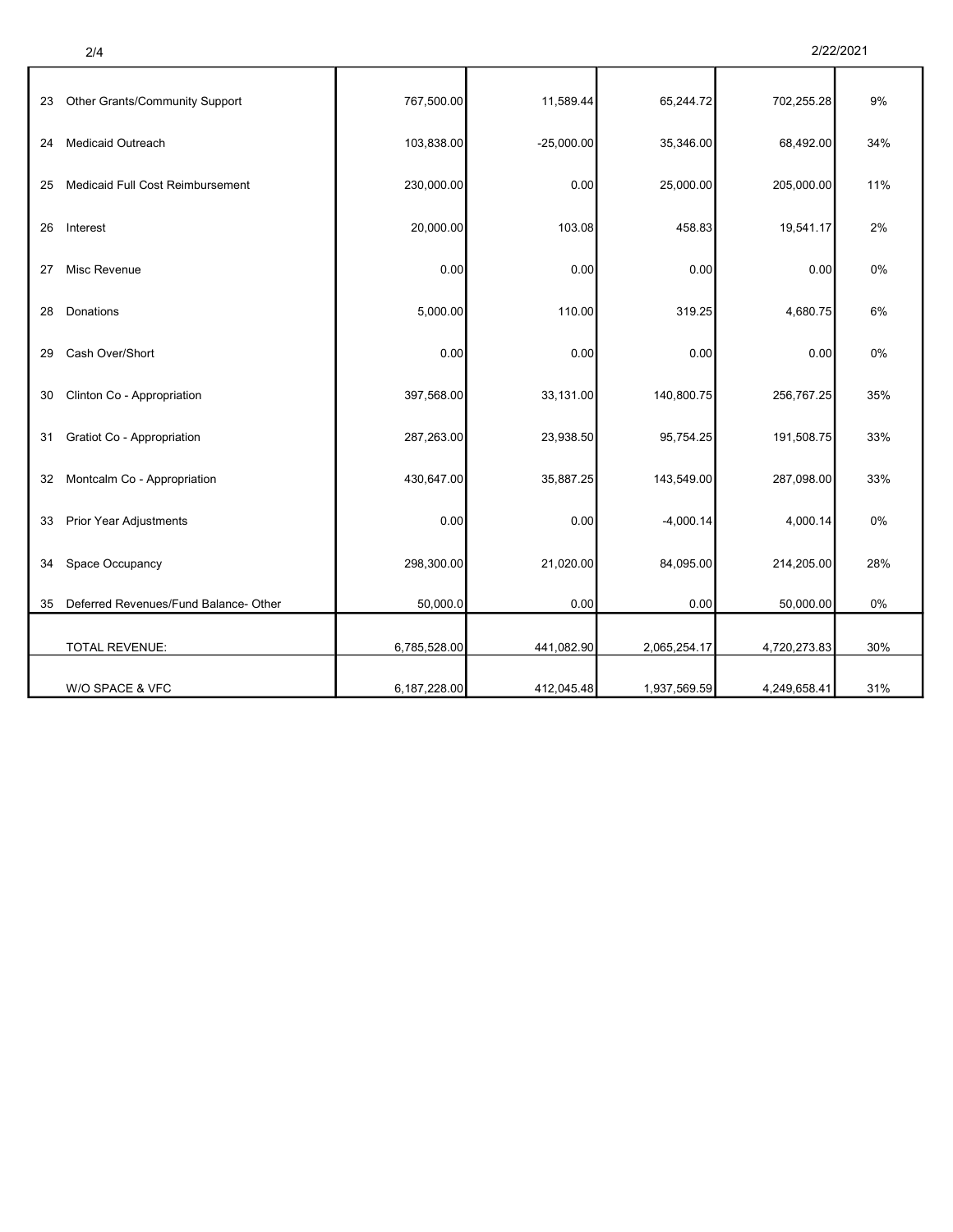| Mid-Michigan District Health Department |                                  | January       | 33%                  | FY 2021      | AP: 4                 |                          |
|-----------------------------------------|----------------------------------|---------------|----------------------|--------------|-----------------------|--------------------------|
|                                         | <b>Expenditure</b>               |               |                      |              |                       |                          |
|                                         | <b>Account</b>                   | <b>Budget</b> | <b>Current Month</b> | Year-to-Date | <b>Budget Balance</b> | YTD% of<br><b>Budget</b> |
| 1                                       | Board of Health Per Diem         | 6,000.00      | 125.00               | 265.00       | 5,735.00              | 4%                       |
| 2                                       | Salaries                         | 3,641,415.00  | 303,519.46           | 1,410,602.68 | 2,230,812.32          | 39%                      |
| 3                                       | <b>FICA</b>                      | 279,444.00    | 22,137.89            | 105,379.98   | 174,064.02            | 38%                      |
| 4                                       | Health Insurance                 | 759,401.00    | 67,954.66            | 246,819.39   | 512,581.61            | 33%                      |
| 5                                       | Dental Insurance                 | 49,305.00     | 4,239.52             | 15,628.82    | 33,676.18             | 32%                      |
| 6                                       | Retirement                       | 464,969.00    | 37, 347. 28          | 160,955.96   | 304,013.04            | 35%                      |
| 7                                       | Work Comp                        | 31,360.00     | 1,138.00             | 4,781.78     | 26,578.22             | 15%                      |
| 8                                       | Unemployment Comp                | 8,000.00      | 0.00                 | 0.00         | 8,000.00              | 0%                       |
| 9                                       | Life Insurance                   | 6,834.00      | 553.53               | 2,069.62     | 4,764.38              | 30%                      |
| 10                                      | Physicals/memberships            | 0.00          | 0.00                 | 0.00         | 0.00                  | 0%                       |
| 11                                      | <b>Printed Materials</b>         | 6,500.00      | 0.00                 | 1,457.60     | 5,042.40              | 22%                      |
|                                         | 12 Postage                       | 18,100.00     | 27.91                | 4,158.15     | 13,941.85             | 23%                      |
| 13                                      | <b>Office Supplies</b>           | 55,650.00     | 1,246.09             | 23,721.60    | 31,928.40             | 43%                      |
| 14                                      | <b>Computer/Printer Supplies</b> | 50,800.00     | 36.44                | 16,457.46    | 34,342.54             | 32%                      |
| 15                                      | <b>Medical Supplies</b>          | 76,300.00     | 1,473.25             | 3,853.42     | 72,446.58             | $5\%$                    |
| 16                                      | CD Meds Biologics                | 77,000.00     | 3,814.52             | 43,143.11    | 33,856.89             | 56%                      |
| 17                                      | <b>VFC Supplies</b>              | 300,000.00    | 8,017.42             | 43,589.58    | 256,410.42            | 15%                      |
| 18                                      | <b>Contractual Services</b>      | 127,000.00    | 15,669.41            | 48,479.02    | 78,520.98             | 38%                      |
| 19                                      | Legal Expenses                   | 15,000.00     | 0.00                 | 1,909.48     | 13,090.52             | 13%                      |
| 20                                      | Communications                   | 59,250.00     | 3,478.38             | 32,467.10    | 26,782.90             | 55%                      |
| 21                                      | Travel                           | 159,300.00    | 3,693.89             | 23,298.92    | 136,001.08            | 15%                      |
|                                         | 22 Advertising & Recruitment     | 19,000.00     | 0.00                 | 2,684.70     | 16,315.30             | 14%                      |